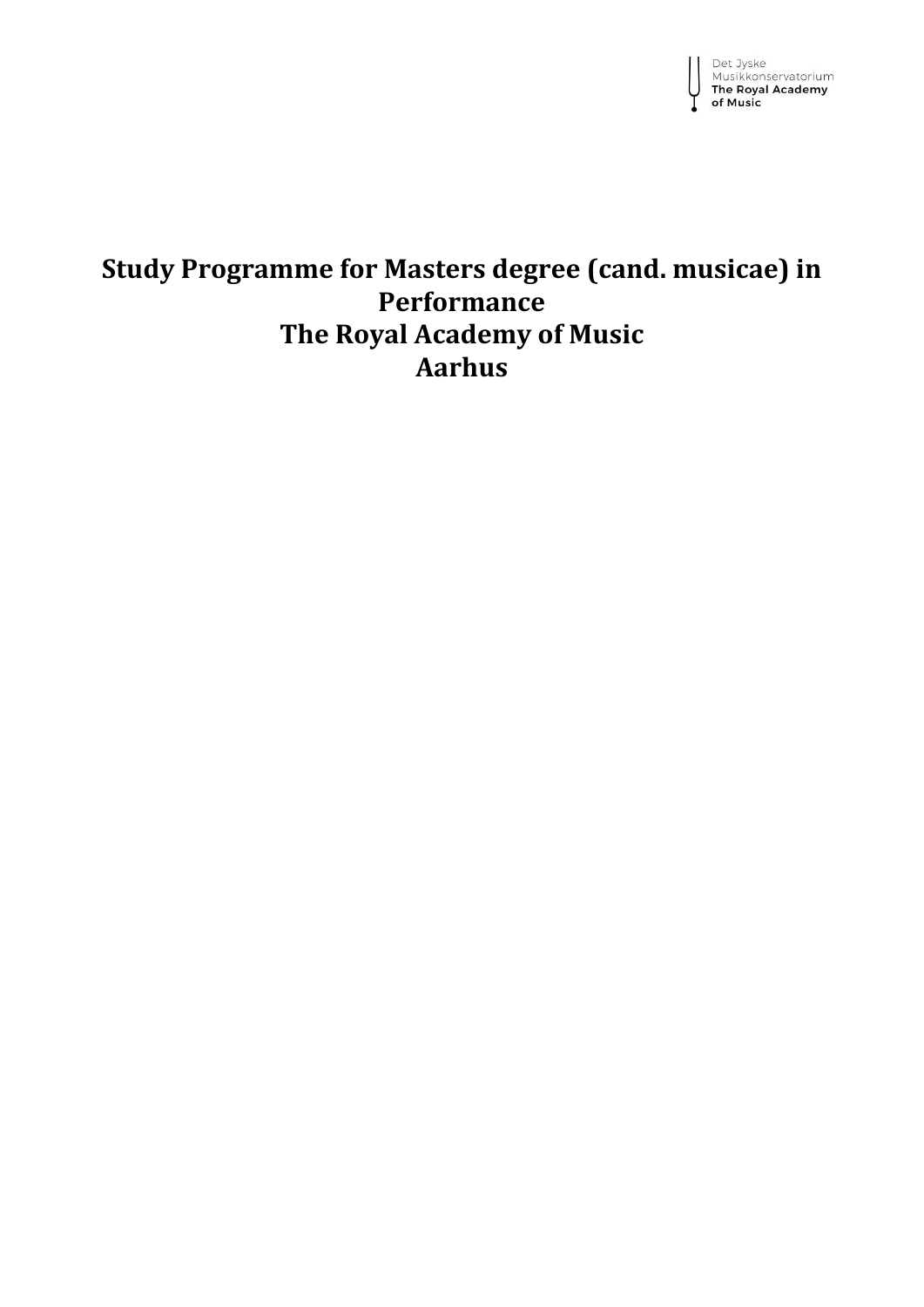

## **1. The name of the degree in Danish and English**

The Masters degree gives the right to use the Danish title "Cand. Musicae" (Performance). In English: Master of Music (MMus) (Performance) This is followed by a definition of the field of specialization, e.g. cand. musicae (Performance, Electronic Music) corresponding to MMus (Performance, Electronic Music).

## **2. Credits**

The study programme is credited with 120 ECTS points.

### **3. Entrance requirements**

See under the individual course programme.

## **4. Aims**

The Masters degree in Music Teaching at the Roya lAcademy of Music is a post-graduate 2-year artistic course, which in certain areas is based on research. The course is centred on a globalized study environment with international study elements. Masters students broaden their knowledge, skills and qualifications in relation to Bachelor students so that as graduates they can initiate and run musical projects and educational courses. Based on their qualifications, graduates can fulfil highly qualified functions in the field of work. The study programme will also provide a basis for further studies either as a soloist or a researcher. The study is completed with an independent Masters project. After a Masters degree the students will have acquired the following:

#### **Knowledge and insight**

- Music knowledge which in certain areas is based on internationally acclaimed artistic and pedagogical praxis, entrepreneurial activities, and leading research within relevant subject areas. - Understanding of, and reflective ability on, music knowledge, plus the ability to identify artistic and pedagogical challenges and issues.

#### **Skills**

- Mastery of methods, tools, and modes of expressions within the subject of music and mastery of general skills for working in the music world.

- Ability to assess and select among methods and tools within the subject of music and to set up relevant models for solutions and make qualified and considered artistic and pedagogical choices. - Ability to manage communication activities within the subject of music and discuss professional music issues with both peers and non-specialists.

#### **Qualifications**

- Ability to handle complex and unpredictable creative challenges in the development and activities in the life of a musician in a globalized world.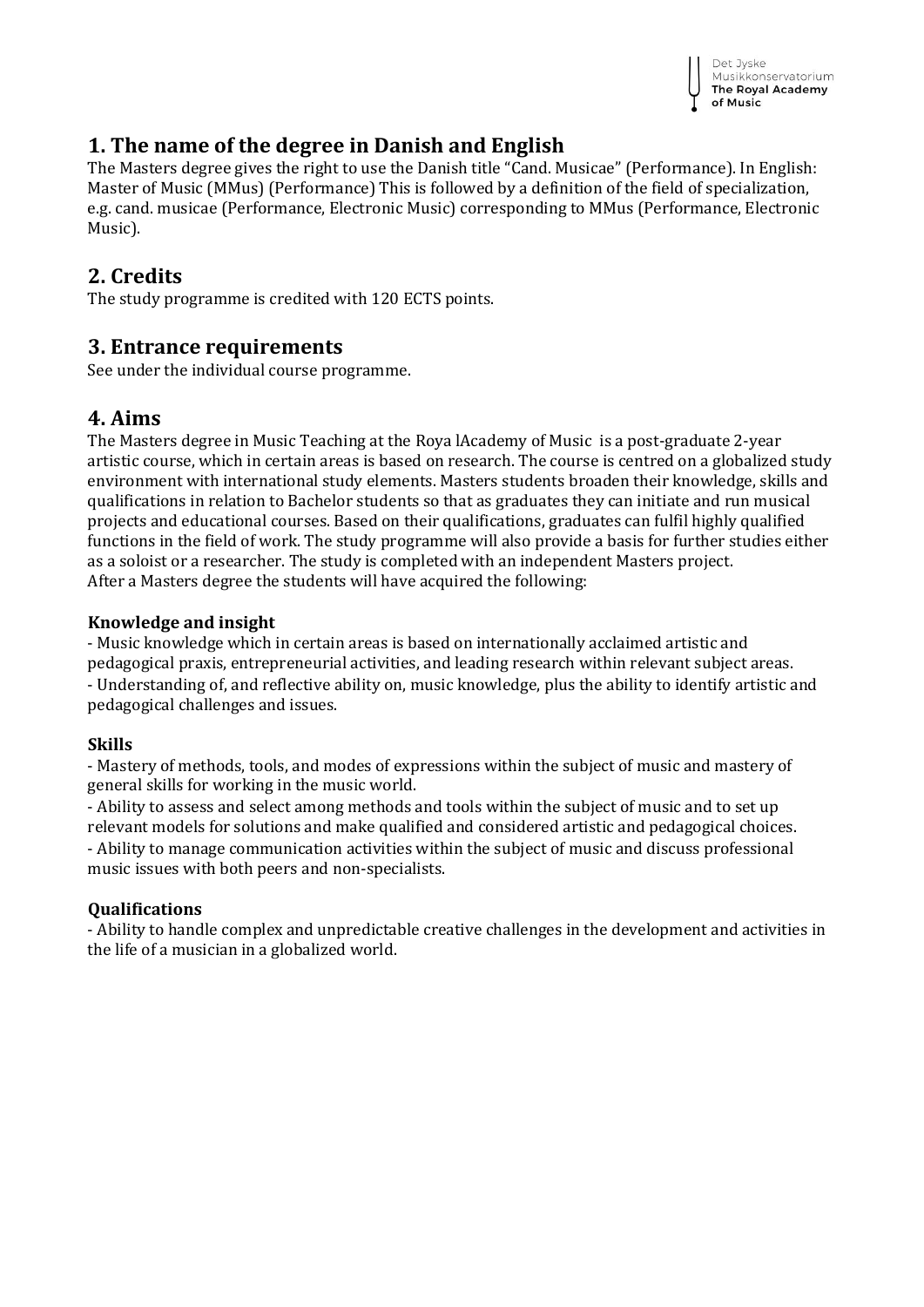- Ability to initiate independently and lead musical interaction and cross-curricular cooperation as well as accept professional responsibility.

- Ability to take responsibility for own learning needs, possibilities for specialization, and creative development potentials, as well as ability to structure own time and efforts.

# **5. Course content and learning aims:**

The Masters degree in Music Teaching includes a number of different lines, each marked by a special combination of subjects covering the following three major subject areas:

**The Main Area, learning aims (85 ECTS)**. On completion of their Main Area studies Masters graduates have:

o Specialized knowledge of artistic and technical praxis, as well as specialized and internationally accepted knowledge of relevant pedagogical, didactic, and psychological theories, concepts, and methods.

o Understanding of, and reflective ability on, praxis and choice of methodology as regards personal artistic development, also in relation to teaching and communication courses.

o Mastery of advanced teaching skills as well as musical and technical skills and modes of expression. o Mastery of critical and analytical approaches to music and musical praxis.

o Ability to assess and choose among pedagogical methods and tools and set up relevant models for solutions and make qualified and considered artistic choices.

o Ability to manage musical and teaching enterprises and discuss music and professional problems with both peers and non-specialists.

o Ability to manage complex and unpredictable creative challenges in teaching processes as well as in their musicianship in a globalized world.

o Ability to independently set up and lead musical ensemble playing and cross-curricular cooperation in the role of musician and teacher.

o Ability to act professionally in accordance with ethics and responsibility.

o Ability to be independently responsible for personal learning needs, possibilities of specialization, and creative development potentials, as well as the ability to structure time and efforts.

#### **Entrepreneurial Skills, learning aims (10 ECTS):** On completion of their Entrepreneurial Skills study Masters graduates have:

o Specialized knowledge of the world of music and the arts in an international context.

o Understanding of, and reflective ability on, professional praxis and the complex relations between the agents in the music world.

o Ability to manage programme planning and communication with a view to working in the world of music.

o Ability to assess challenges and issues as regards personal career and set up relevant models of solutions and make qualified and considered career choices.

o Ability to manage the communication of their personal profile and the discussion of professional issues with peers, audiences, and media agents.

o Ability to manage complex and creative challenges as regards the world of music and the arts in a globalized world.

o Ability to independently initiate and lead various professional and cross-curricular contexts and cooperation.

o Ability to be independently responsible for personal creative development potentials in a professional career context.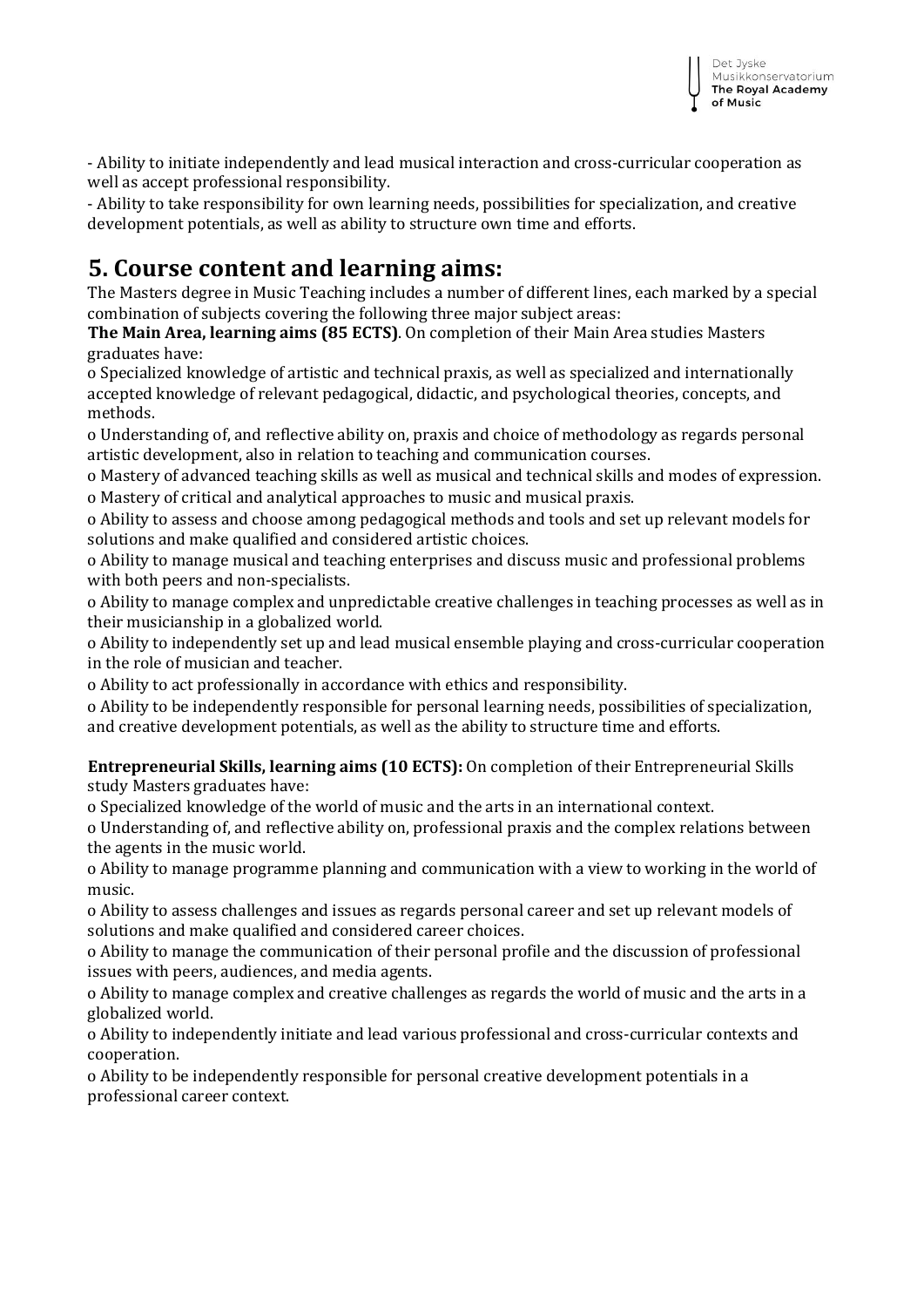

**The Masters Project, learning aims (25 ECTS**): On completion of their project Masters graduate have:

o Specialized knowledge of praxis, methods, and theory within the chosen project area.

o Understanding of, and reflective ability on praxis, methods, and theories as regards the project. o Mastery of relevant methods, tools, and modes of expression in a creative, practising and/or educational activity.

o Ability to independently and critically identify project-relevant knowledge and to assess, set up, and choose among project-related solution models.

o Ability to communicate and discuss the project with peers and non-specialists as well as to communicate the results in speech and writing.

o Ability to manage complex and creative challenges with regard to the project work.

o Ability independently to find relevant partners and enter into a critical and professional cooperation in musical and/or cross-curricular activity.

o Ability to independently take responsibility for personal learning needs and development potentials with regard to setting up implementing a realistic time schedule.

The ECTS distribution among the three subject areas is common for all the lines, but there may be variations in the ECTS distribution in a few of the subject areas in certain semesters. The table below makes clear which ECTS sections are mandatory and thus common to all courses. The variation possibility is there to ensure that the subject-relevant progression is planned most efficiently for each individual course.

# **Masters degree**

# **cand.musicae (performance)**

**ECTS**

|                                  | 1. sem. |    | 2. sem. 3. sem. 4. sem. |    | total |
|----------------------------------|---------|----|-------------------------|----|-------|
| Main Subject including electives |         |    |                         |    | 85    |
| Entrepreneurial skills           | 5       | 5  |                         |    |       |
| Masters project                  |         |    | 10                      | 15 | 25    |
| total                            | 30      | 30 | 30                      | 30 | 120   |

The content and plan for each of the courses is described in a special study plan containing all the aims for each subject, teaching forms, work structures, examinations etc.

It is the responsibility of the board of studies to ensure that the current study plans are in agreement with the present description of the courses.